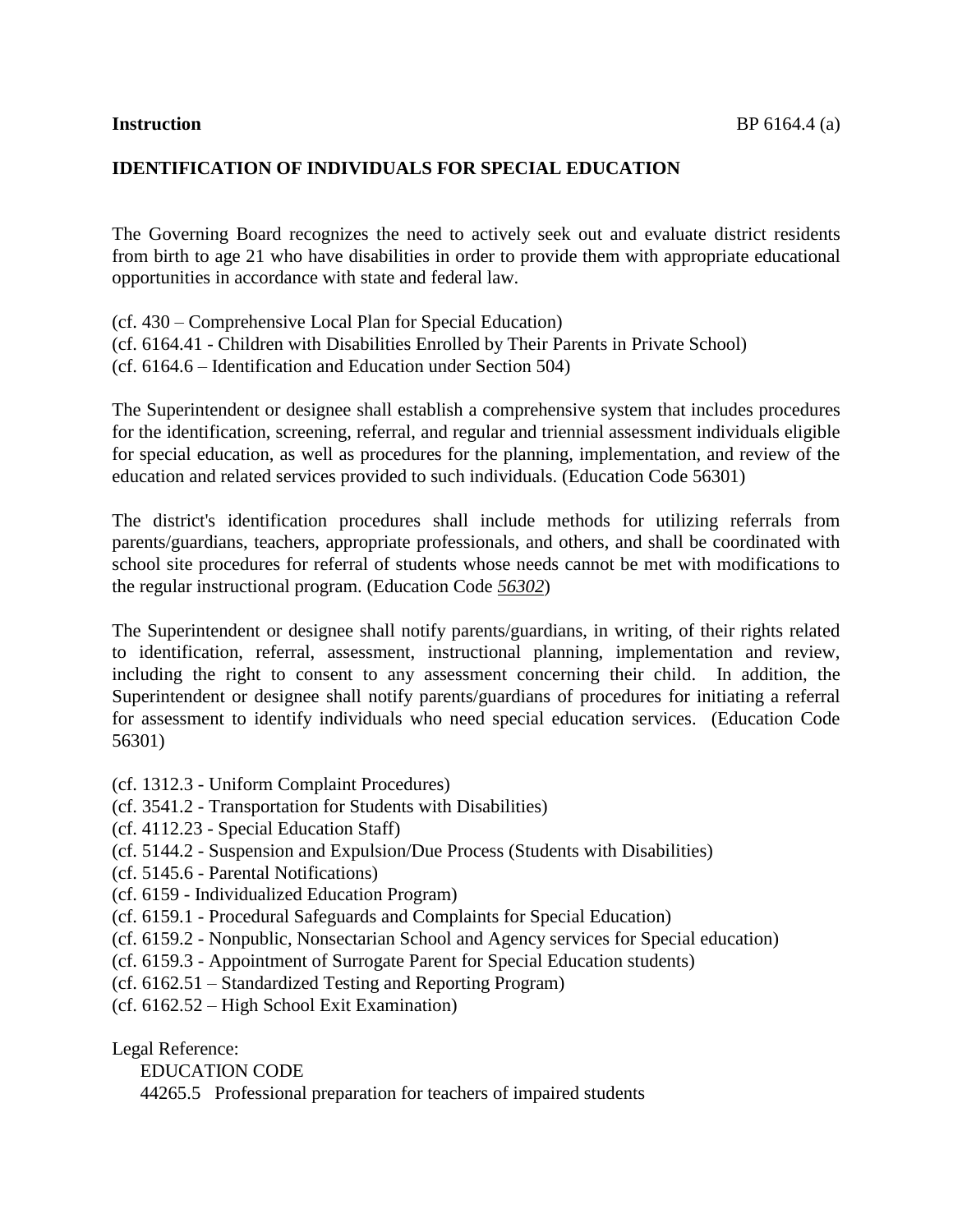56000-56885 Special education programs; especially: 56300 -56304 Identification of individuals with disabilities 56320-56329 Assessment: [56333](http://www.gamutonline.net/displayPolicy/133462/6)[-56338](http://www.gamutonline.net/displayPolicy/133465/6) Eligibility criteria for specific learning disabilities 56340-56347 Instructional planning and individualized education program 56381 Reassessment of students 56425-56431 Early education for individuals with disabilities 56441.11 Eligibility criteria, children 3 to 5 years old 56445 Transition to grade school; reassessment 56500- 56509 Procedural safeguards

GOVERNMENT CODE 95000-95030 California Early Intervention Services Act

CODE OF REGULATIONS, TITLE 5 3021-3029 Identification, Referral and Assessment 3030-3031 Eligibility criteria

UNITED STATES CODE, TITLE 20 1232g Family Educational Rights and Privacy Act of 1974 1412 State eligibility 1415 Procedural safeguards

CODE OF FEDERAL REGULATIONS, TITLE 34 104.35 Evaluation and Placement 104.36 Procedural Safeguards 300.1 - 300.756 Assistance to states for the education of students with disabilities [300.301](http://www.gamutonline.net/displayPolicy/421101/6)[-300.306](http://www.gamutonline.net/displayPolicy/421106/6) Evaluations and reevaluations

COURT DECISIONS Hood v. Encinitas Union School District, (2007) 486 F.3d 1099 Management Resources: FEDERAL REGISTER Rules and Regulations, August 14, 2006, Vol. 71, Number 156, pages 46539-46845 WEB SITES California Department of Education, Special Education: <http://www.cde.ca.gov/>sp/se U.S. Department of Education, Office of Special Education Programs: <http://www.ed.gov/about/offices/list/osers/osep>

Policy EL RANCHO UNIFIED SCHOOL DISTRICT Adopted: February 14, 2013 Pico Rivera, California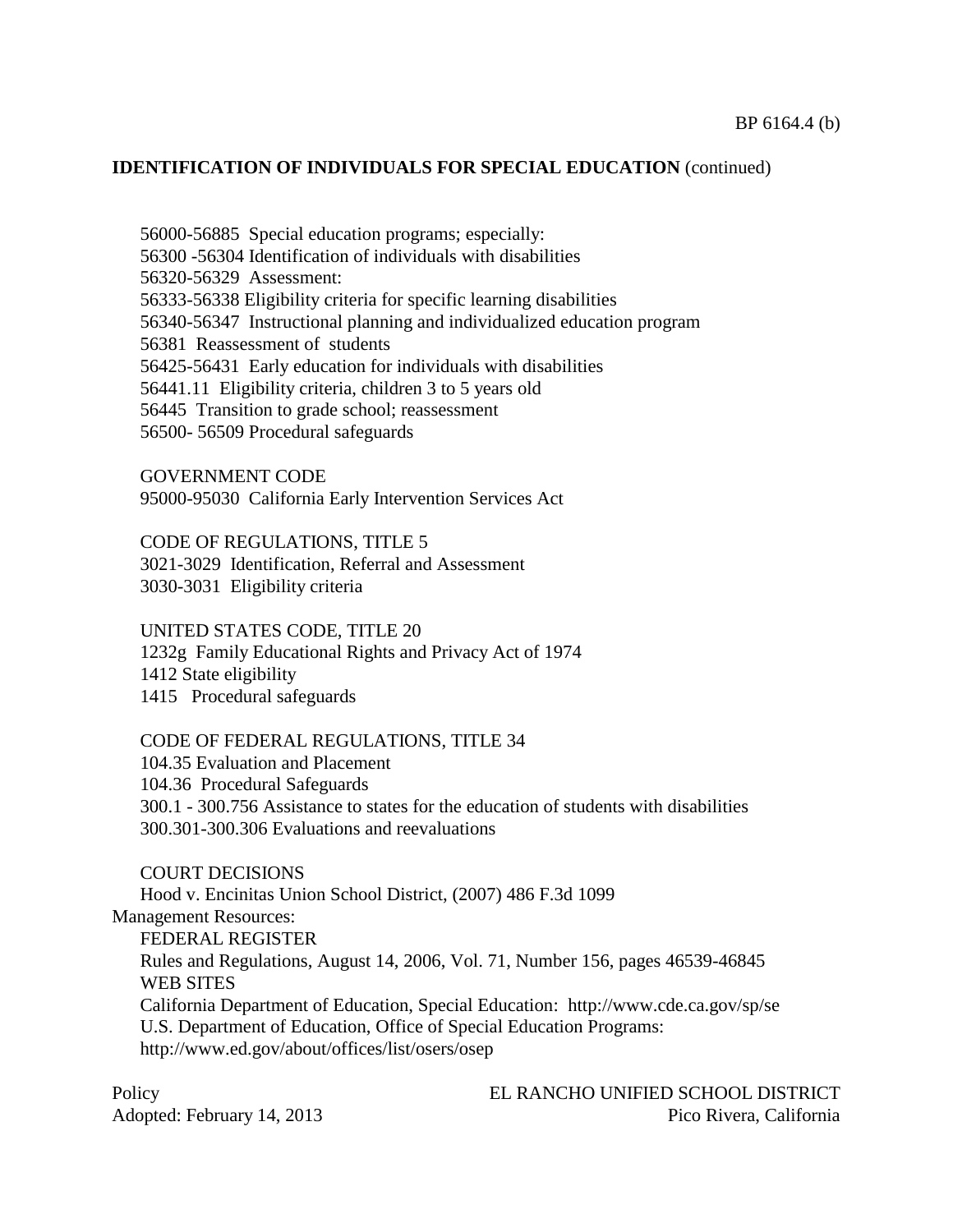# **IDENTIFICATION OF INDIVIDUALS FOR SPECIAL EDUCATION**

### **Referrals for Special Education Services**

A student shall be referred for special educational instruction and services only after the resources of the regular education program have been considered and used where appropriate. (Education Code 56303)

All referrals from school staff for special education and related services include a brief reason for the referral and description of the regular program resources that were considered and/or modified for use with the student, and their effect. (5 CCR 3021)

Initial Evaluation for Special Education Services

Before the initial provision of special education and related services to a student with a disability, the district shall conduct a full and individual initial evaluation of the student. (Education Code [56320;](http://www.gamutonline.net/displayPolicy/388026/6) 34 CFR [300.301\)](http://www.gamutonline.net/displayPolicy/421101/6)

Upon receipt of a referral of any student for special education and related services, a proposed evaluation plan will be developed within 15 days, not counting days between the student's regular school session or terms or days of school vacation in excess of five school days unless the parent/guardian agrees, in writing to an extension. If the referral is made within 10 days or less prior to the end of the student's regular school year or term, the proposed evaluation plan shall be developed within 10 days after the beginning of the next regular school year or term. Education Code 56043, 56321)

The proposed evaluation plan shall meet all of the following requirements: (Education Code 56321)

- 1. Be in a language easily understood by the general public.
- 2. Be provided in the primary language of the parent/guardian or other mode of communication used by the parent/guardian unless it is clearly not feasible.
- 3. Explain the types of assessment to be conducted.
- 4. State that no individualized education program (IEP) will result from the assessment without parent/guardian consent.

(cf. 6159 – Individualized Education Program)

Before conducting an initial evaluation, the district shall provide the parent/guardian with prior written notice in accordance with 34 CFR [300.503.](http://www.gamutonline.net/displayPolicy/421123/6) In addition, as part of the evaluation plan, the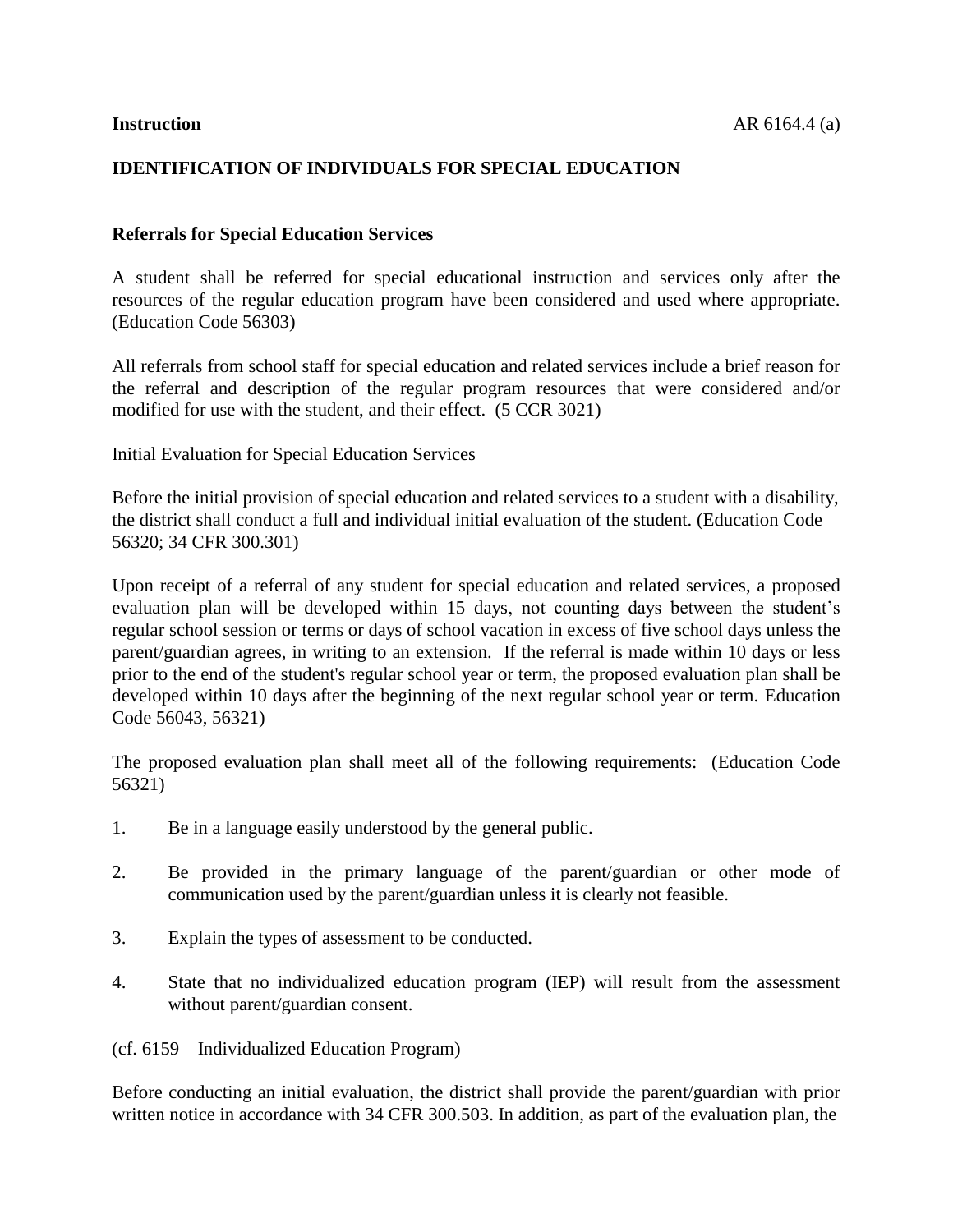parent/guardian shall receive written notice that includes all of the following information: (Education Code [56329;](http://www.gamutonline.net/displayPolicy/138031/6) 34 CFR [300.304,](http://www.gamutonline.net/displayPolicy/421104/6) [300.504\)](http://www.gamutonline.net/displayPolicy/421124/6)

- 1. Upon completion of the administration of tests and other evaluation materials, an IEP team meeting that includes the parent/guardian or his/her representative shall be scheduled pursuant to Education Code [56341.](http://www.gamutonline.net/displayPolicy/133469/6) At this meeting, the team shall determine whether or not the student is a student with disabilities, as defined in Education Code [56026,](http://www.gamutonline.net/displayPolicy/138011/6) and shall discuss the evaluation, the educational recommendations, and the reasons for the recommendations.
- 2. When making a determination of eligibility for special education, the district shall not determine that the student is disabled if the primary factor for such determination is lack of appropriate instruction in reading, including the essential components of reading instruction as defined in 20 USC [6368,](http://www.gamutonline.net/displayPolicy/302880/6) lack of appropriate instruction in mathematics, or limited English proficiency.
- 3. A copy of the evaluation report and the documentation of determination of eligibility shall be given to the parent/guardian.
- 4. If the parent/guardian disagrees with an evaluation obtained by the district, he/she has the right to obtain, at public expense, an independent educational evaluation (IEE) of the student from qualified specialists, in accordance with 34 CFR [300.502.](http://www.gamutonline.net/displayPolicy/421122/6) The parent/guardian is entitled to only one such evaluation at public expense each time the district conducts an assessment with which the parent/guardian disagrees.

If the district observed the student in conducting its evaluation, or if its evaluation procedures make it permissible to have in-class observation of the student, an equivalent opportunity shall apply to the IEE. This equivalent opportunity shall apply to the student's current placement and setting as well as observation of the district's proposed placement and setting, if any, regardless of whether the IEE is initiated before or after the filing of a due process hearing proceeding.

5. The district may initiate a due process hearing pursuant to Education Code [56500](http://www.gamutonline.net/displayPolicy/137557/6)[-56508](http://www.gamutonline.net/displayPolicy/133539/6) to show that its evaluation is appropriate. If the final decision resulting from the due process hearing is that the evaluation is appropriate, the parent/guardian maintains the right for an IEE, but not at public expense.

If the parent/guardian obtains an IEE at private expense, the results of the IEE shall be considered by the district with respect to the provision of a free appropriate public education (FAPE) to the student, and may be presented as evidence at a due process hearing regarding the student. If the district observed the student in conducting its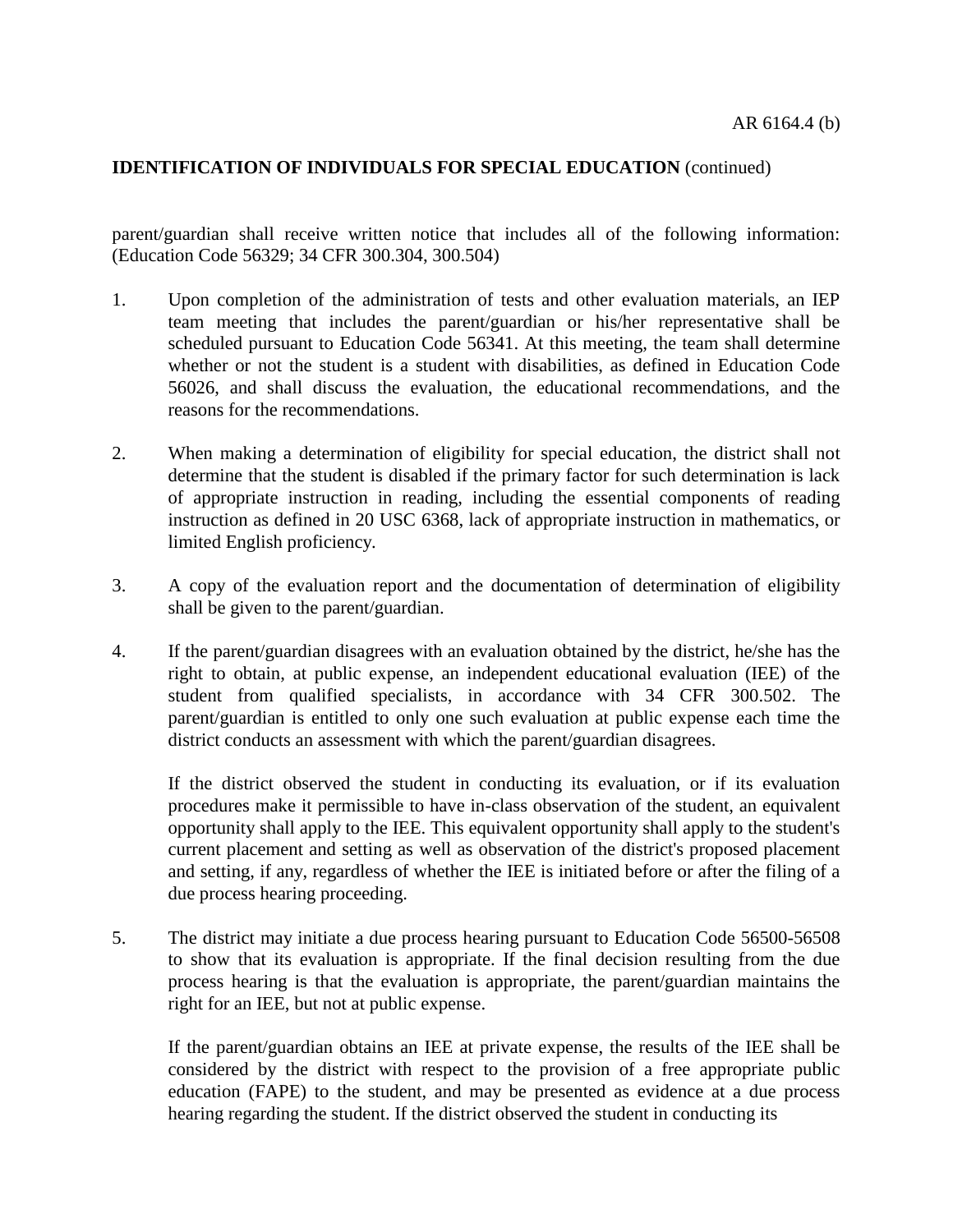evaluation, or if its evaluation procedures make it permissible to have in-class observation of a student, an equivalent opportunity shall apply to an IEE of the student in the student's current educational placement and setting and in any educational placement and setting proposed by the district, regardless of whether the IEE is initiated before or after the filing of a due process hearing.

- 6. If the parent/guardian proposes a publicly financed placement of the student in a nonpublic school, the district shall have an opportunity to observe the proposed placement and, if the student has already been unilaterally placed in the nonpublic school by his/her parent/guardian, the student in that proposed placement. Any such observation shall only be of the student who is the subject of the observation and shall not include the observation or evaluation of any other student in the proposed placement unless that other student's parent/guardian consents to the observation or evaluation. The results of any observation or evaluation of another student in violation of Education Code [56329\(](http://www.gamutonline.net/displayPolicy/138031/6)d) shall be inadmissible in any due process or judicial proceeding regarding FAPE of that other student.
- (cf. [5145.6](http://www.gamutonline.net/displayPolicy/222839/6) Parental Notifications)
- (cf. [6159.1](http://www.gamutonline.net/displayPolicy/171591/6) Procedural Safeguards and Complaints for Special Education)
- (cf. [6164.41](http://www.gamutonline.net/displayPolicy/431201/6) Children with Disabilities Enrolled by their Parents in Private School)

Upon receiving the proposed evaluation plan, the parent/guardian shall have at least 15 days to decide whether or not to consent to the initial evaluation. The district shall not interpret parent/guardian consent for initial evaluation as consent for initial placement or initial provision of special education services. (Education Code 56321; 34 CFR 300.300)

Informed parental consent means that the parent/guardian: (Education Code [56021.1;](http://www.gamutonline.net/displayPolicy/286489/6) 34 CFR [300.9\)](http://www.gamutonline.net/displayPolicy/191427/6)

- 1. Has been fully informed in his/her native language or other mode of communication, of all information relevant to the activity for which consent is sought
- 2. Understands and agrees in writing to the carrying out of the activity for which his/her consent is sought and the consent describes that activity and lists the records (if any) that will be released and to whom
- 3. Understands that the granting of consent is voluntary on his/her part and may be revoked at any time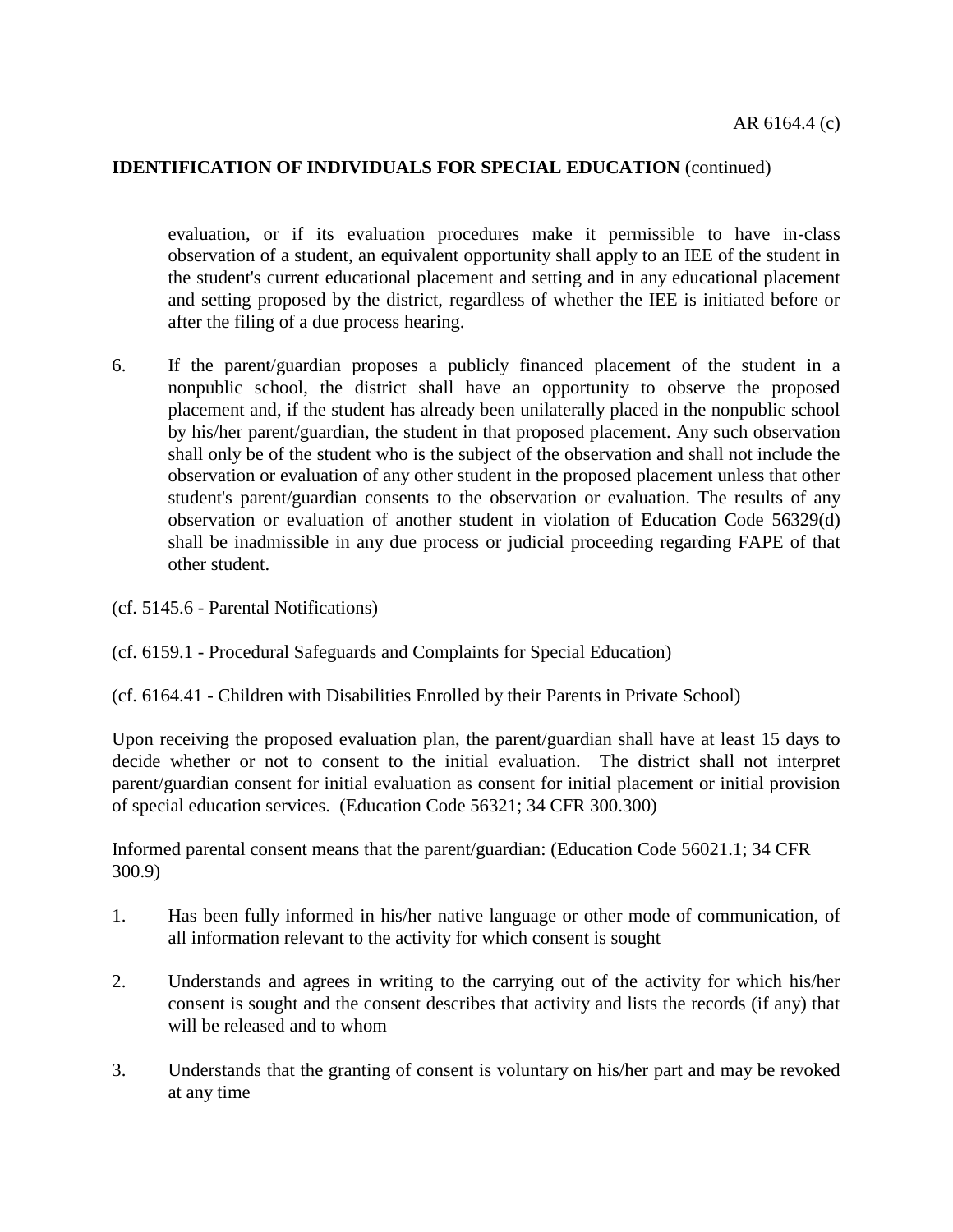4. Understands that if he/she revokes consent, that revocation is not retroactive (i.e., it does not negate an action that has occurred after the consent was given and before the consent was revoked)

The district shall make reasonable efforts to obtain the informed consent of the parent/guardian for an initial evaluation or reevaluation of a student. The district shall maintain a record of its attempts to obtain consent, including: (Education Code [56321,](http://www.gamutonline.net/displayPolicy/133454/6) [56341.5;](http://www.gamutonline.net/displayPolicy/138032/6) 34 CFR [300.300,](http://www.gamutonline.net/displayPolicy/421100/6) [300.322\)](http://www.gamutonline.net/displayPolicy/421114/6)

- 1. Detailed records of telephone calls made or attempted and the results of those calls
- 2. Copies of correspondence sent to the parent/guardian and any responses received
- 3. Detailed records of visits made to the parent/guardian's home or place of employment and the results of those visits

If a parent/guardian refuses to consent to the initial evaluation or fails to respond to a request to provide consent, the district may, but is not required to, pursue an evaluation by utilizing the procedural safeguards, including the mediation and due process procedures pursuant to 20 USC [1415](http://www.gamutonline.net/displayPolicy/364374/6) and 34 CFR [300.506](http://www.gamutonline.net/displayPolicy/421126/6)[-300.516.](http://www.gamutonline.net/displayPolicy/421136/6) (Education Code [56321;](http://www.gamutonline.net/displayPolicy/133454/6) 34 CFR [300.300\)](http://www.gamutonline.net/displayPolicy/421100/6)

For a student who is a ward of the state and not residing with his/her parent/guardian, the district may conduct an initial evaluation without obtaining informed consent if any of the following situations exists: (Education Code [56321.1;](http://www.gamutonline.net/displayPolicy/388027/6) 20 USC [1414;](http://www.gamutonline.net/displayPolicy/364373/6) 34 CFR [300.300\)](http://www.gamutonline.net/displayPolicy/421100/6)

- 1. Despite reasonable efforts to do so, the district cannot discover the whereabouts of the parent/guardian of the student.
- 2. The rights of the parent/guardian of the student have been terminated in accordance with California law.
- 3. The rights of the parent/guardian to make educational decisions have been subrogated by a judge in accordance with California law and consent for an initial evaluation has been given by an individual appointed by the judge to represent the student.

(cf. [6159.3](http://www.gamutonline.net/displayPolicy/171706/6) - Appointment of Surrogate Parent for Special Education Students)

The district need not obtain parent/guardian consent before reviewing existing data as part of an evaluation or administering a test or other evaluation that is administered to all students, unless consent is required from the parents/guardians of all students. (Education Code [56321;](http://www.gamutonline.net/displayPolicy/133454/6) 34 CFR [300.300\)](http://www.gamutonline.net/displayPolicy/421100/6)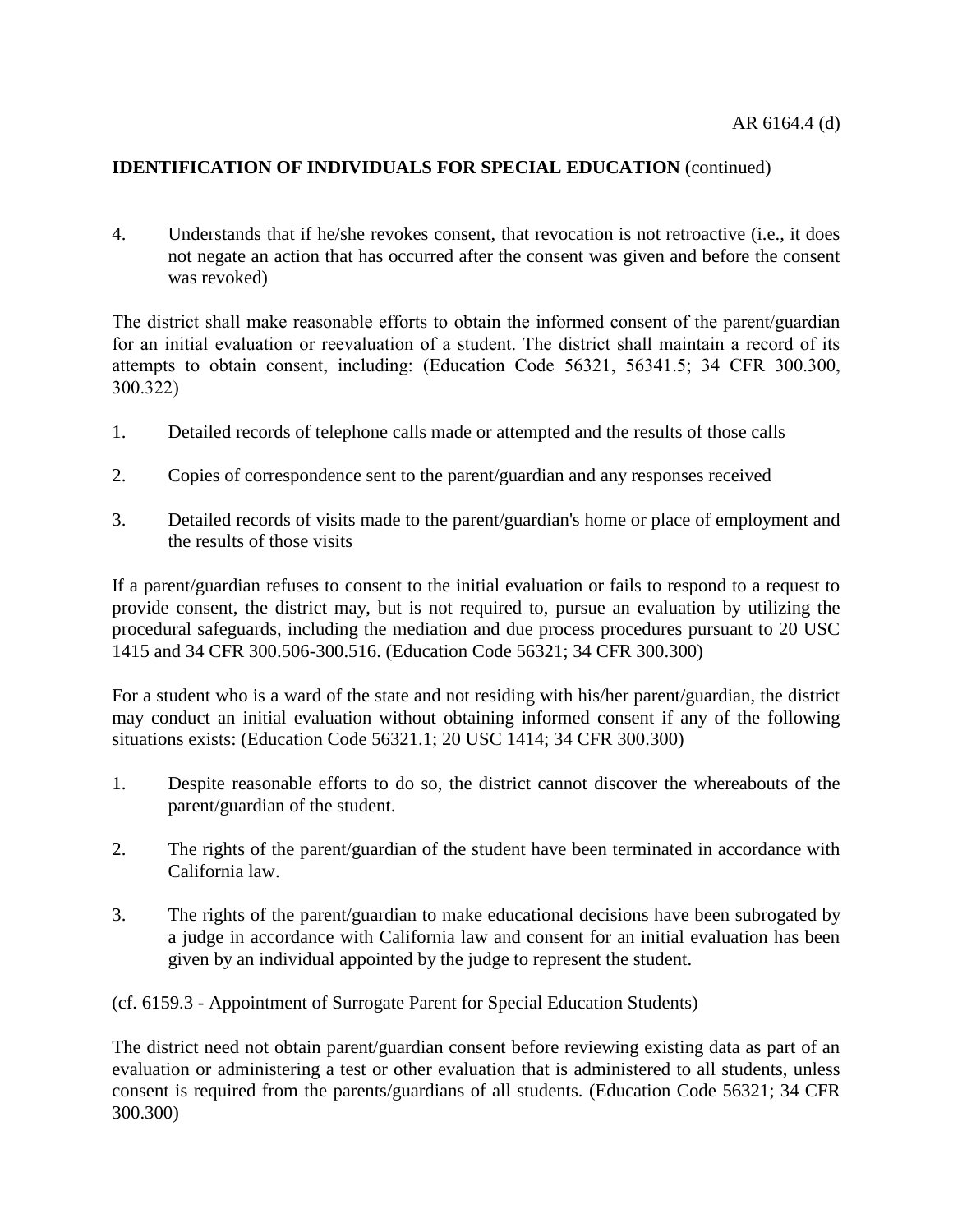#### **Conduct of the Evaluation**

The district shall complete the determination as to whether the student is a student with a disability, conduct the initial evaluation to determine his/her educational needs, and develop an IEP within 60 days of receiving informed parent/guardian consent for the evaluation. (Education Code [56344;](http://www.gamutonline.net/displayPolicy/133471/6) 34 CFR [300.300,](http://www.gamutonline.net/displayPolicy/421100/6) [300.301\)](http://www.gamutonline.net/displayPolicy/421101/6)

The evaluation shall be conducted by qualified personnel who are competent to perform the assessment as determined by the district. (Education Code [56320,](http://www.gamutonline.net/displayPolicy/388026/6) [56322\)](http://www.gamutonline.net/displayPolicy/133456/6)

The screening of a student by a teacher or specialist to determine appropriate instructional strategies for curriculum implementation shall not be considered to be an evaluation for eligibility for special education and related services. (34 CFR [300.302\)](http://www.gamutonline.net/displayPolicy/421102/6)

In conducting the evaluation, the district shall use a variety of assessment tools and strategies to gather relevant functional, developmental, and academic information about the student. The district shall also use any information provided by the parent/guardian that may assist the district in making the determination as to whether the student is a student with a disability and, if so, the necessary components of his/her IEP when the IEP is developed, including information related to enabling the student to be involved in and to progress in the general education curriculum. (34 CFR [300.304\)](http://www.gamutonline.net/displayPolicy/421104/6)

The district's evaluation shall not use any single measure or assessment as the sole criterion for determining whether a student is a student with a disability and for determining the appropriate educational program for the student. The assessment shall use technically sound instruments that may assess the relative contribution of cognitive and behavioral factors in addition to physical or developmental factors. (34 CFR [300.304\)](http://www.gamutonline.net/displayPolicy/421104/6)

The district shall also ensure that assessments and other evaluation materials provide relevant information that assists in determining the student's educational needs and are: (Education Code [56320;](http://www.gamutonline.net/displayPolicy/388026/6) 34 CFR [300.304\)](http://www.gamutonline.net/displayPolicy/421104/6)

- 1. Selected and administered so as not to be discriminatory on a racial, cultural, or sexual basis
- 2. Provided and administered in the language and form most likely to yield accurate information on what the student knows and can do academically, developmentally, and functionally, unless it is clearly not feasible to so provide or administer
- 3. Used for the purposes for which the assessments or measures are valid and reliable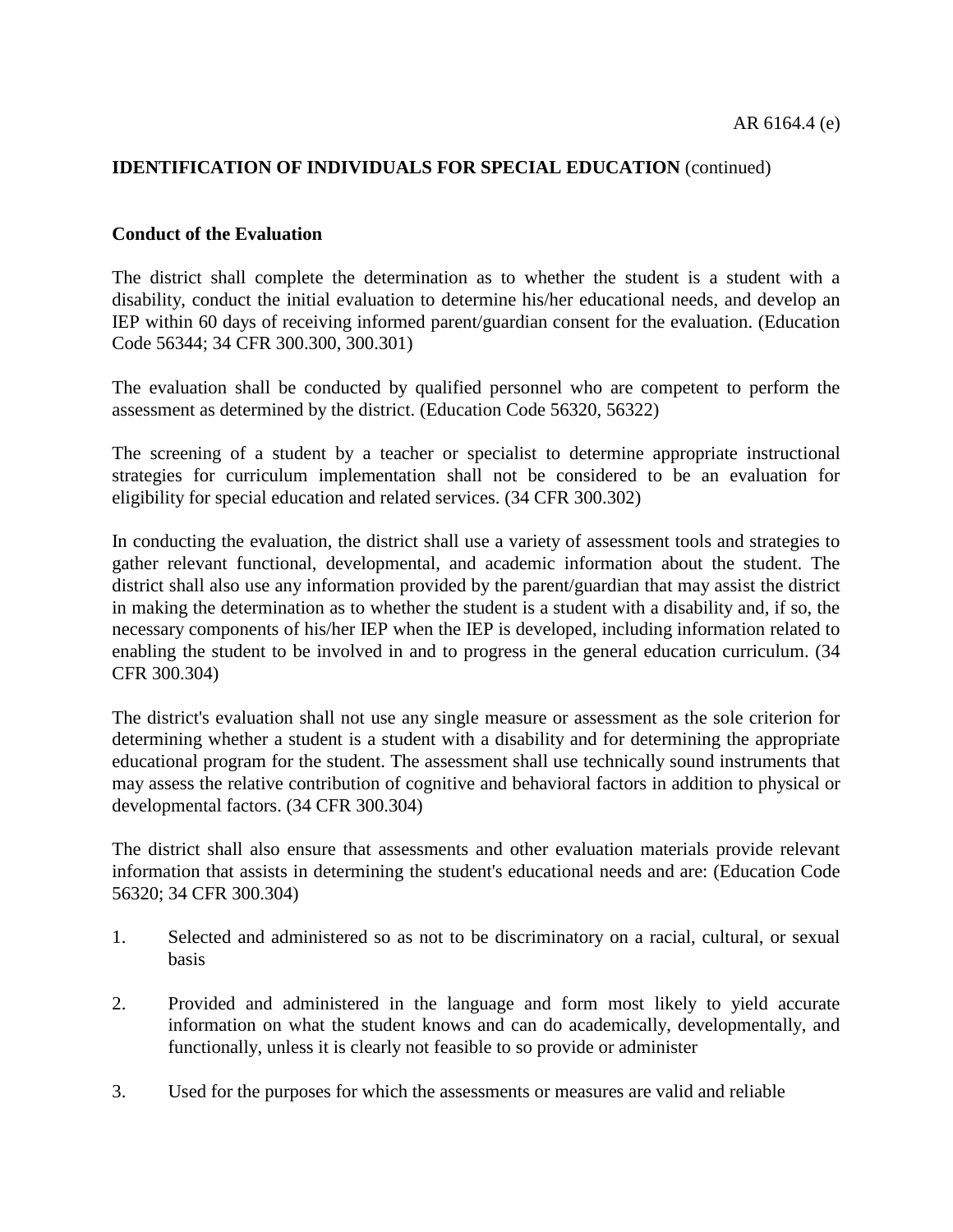- 4. Administered by trained and knowledgeable personnel
- 5. Administered in accordance with any instructions provided by the producer of the assessments
- 6. Tailored to assess specific areas of educational need and not merely designed to provide a single general intelligence quotient
- 7. If administered to a student with impaired sensory, manual, or speaking skills, selected and administered to best ensure that the results accurately reflect the student's aptitude or achievement level or whatever other factors the test purports to measure

Students shall be assessed in all areas related to the suspected disability, including, if appropriate, health and development, vision (including low vision), hearing, motor abilities, language function, general intelligence, academic performance, communicative status, self-help, orientation and mobility skills, career and vocational abilities and interests, and social and emotional status. When appropriate, a developmental history shall be obtained. The district shall ensure that the evaluation is sufficiently comprehensive to identify all of the student's special education and related service needs, whether or not commonly linked to the disability category in which the student has been classified. (Education Code [56320;](http://www.gamutonline.net/displayPolicy/388026/6) 34 CFR [300.304\)](http://www.gamutonline.net/displayPolicy/421104/6)

As part of the initial evaluation and any reevaluation, the IEP team and other qualified professionals shall, if appropriate, review existing evaluation data on the student, including evaluations and information provided by the parents/guardians, current classroom-based local or state assessments and classroom-based observations, and observations by teachers and related services providers. On the basis of that review and input from the student's parent/guardian, the team shall identify what additional data, if any, are needed to determine: (Education Code [56381;](http://www.gamutonline.net/displayPolicy/138044/6) 34 CFR [300.305\)](http://www.gamutonline.net/displayPolicy/421105/6)

- 1. Whether the student is a student with a disability, or in the case of a reevaluation, whether the student continues to have a disability, and the educational needs of the student
- 2. The present levels of academic achievement and related developmental needs of the student
- 3. Whether the student needs, or continues to need, special education and related services
- 4. Whether any additions or modifications to the special education and related services are needed to enable the student to meet the measurable annual goals set out in his/her IEP and to participate, as appropriate, in the general education curriculum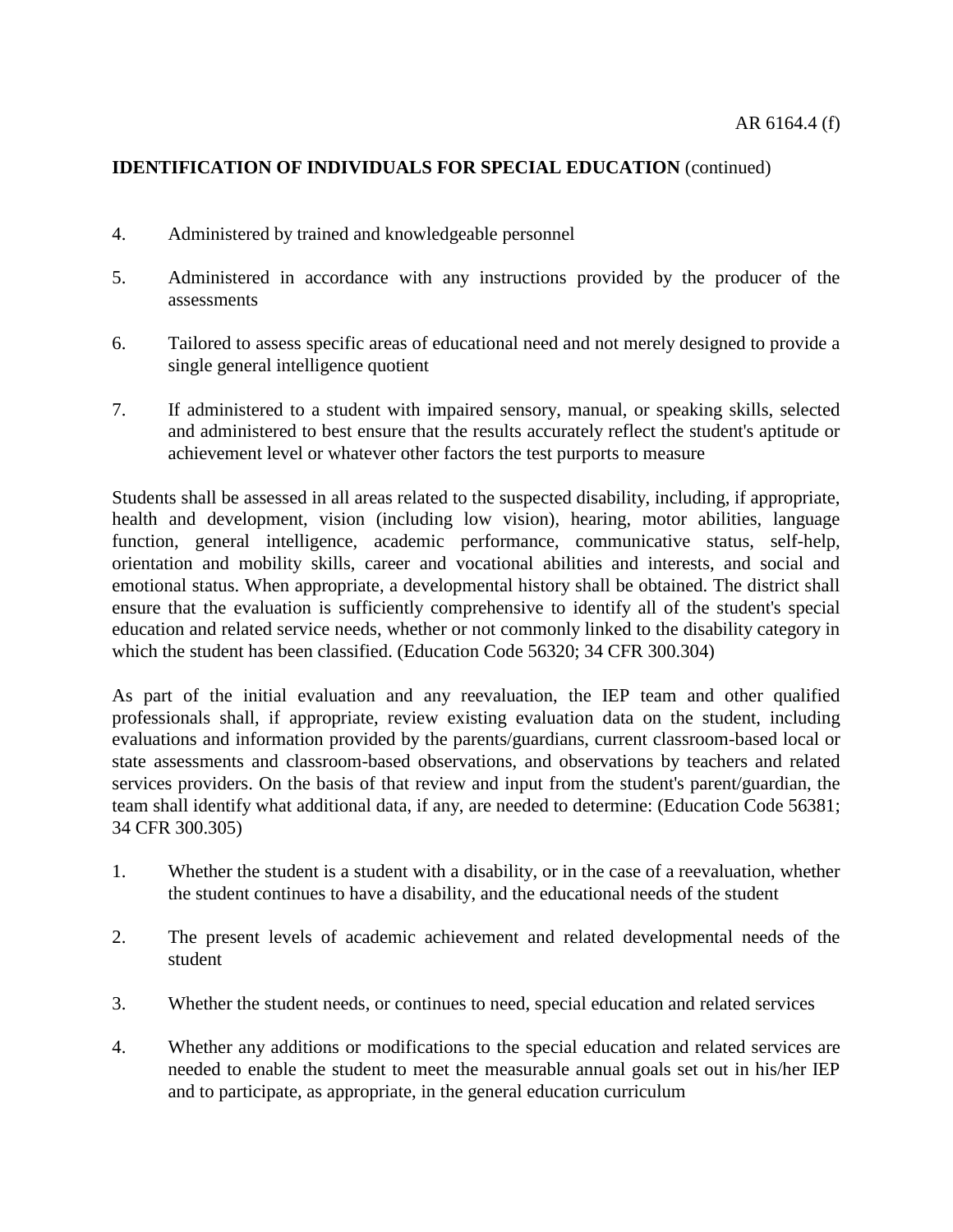If a student has transferred from another district in the same school year or leaves this district, the district shall coordinate with the student's prior or subsequent district as necessary and as expeditiously as possible to ensure prompt completion of full evaluations. (34 CFR [300.304\)](http://www.gamutonline.net/displayPolicy/421104/6)

### **Eligibility Determination**

Upon completion of the administration of assessments and other evaluation measures, a group of qualified professionals and the parent/guardian shall determine whether the student is a student with a disability and, if so, his/her educational needs. In interpreting the data, the group shall draw information from a variety of sources, including aptitude and achievement tests, parent/guardian input, and teacher recommendations, as well as information about the student's physical condition, social or cultural background, and adaptive behavior. The group shall ensure that the information obtained from these sources is documented and carefully considered. (34 CFR [300.306\)](http://www.gamutonline.net/displayPolicy/421106/6)

The personnel who evaluate the student shall prepare a written report of the results of each evaluation. The report shall include, but not be limited to, the following: (Education Code [56327\)](http://www.gamutonline.net/displayPolicy/133460/6)

- 1. Whether the student may need special education and related services
- 2. The basis for making the determination
- 3. The relevant behavior noted during the observation of the student in an appropriate setting
- 4. The relationship of that behavior to the student's academic and social functioning
- 5. The educationally relevant health, developmental, and medical findings, if any
- 6. For students with learning disabilities, whether there is such a discrepancy between achievement and ability that it cannot be corrected without special education and related services
- 7. A determination concerning the effects of environmental, cultural, or economic disadvantage, where appropriate
- 8. The need for specialized services, materials, and equipment for students with low incidence disabilities, consistent with Education Code [56136](http://www.gamutonline.net/displayPolicy/137800/6)

When making a determination of eligibility for special education and related services, the district shall not determine that a student is disabled if the primary factor for such determination is a lack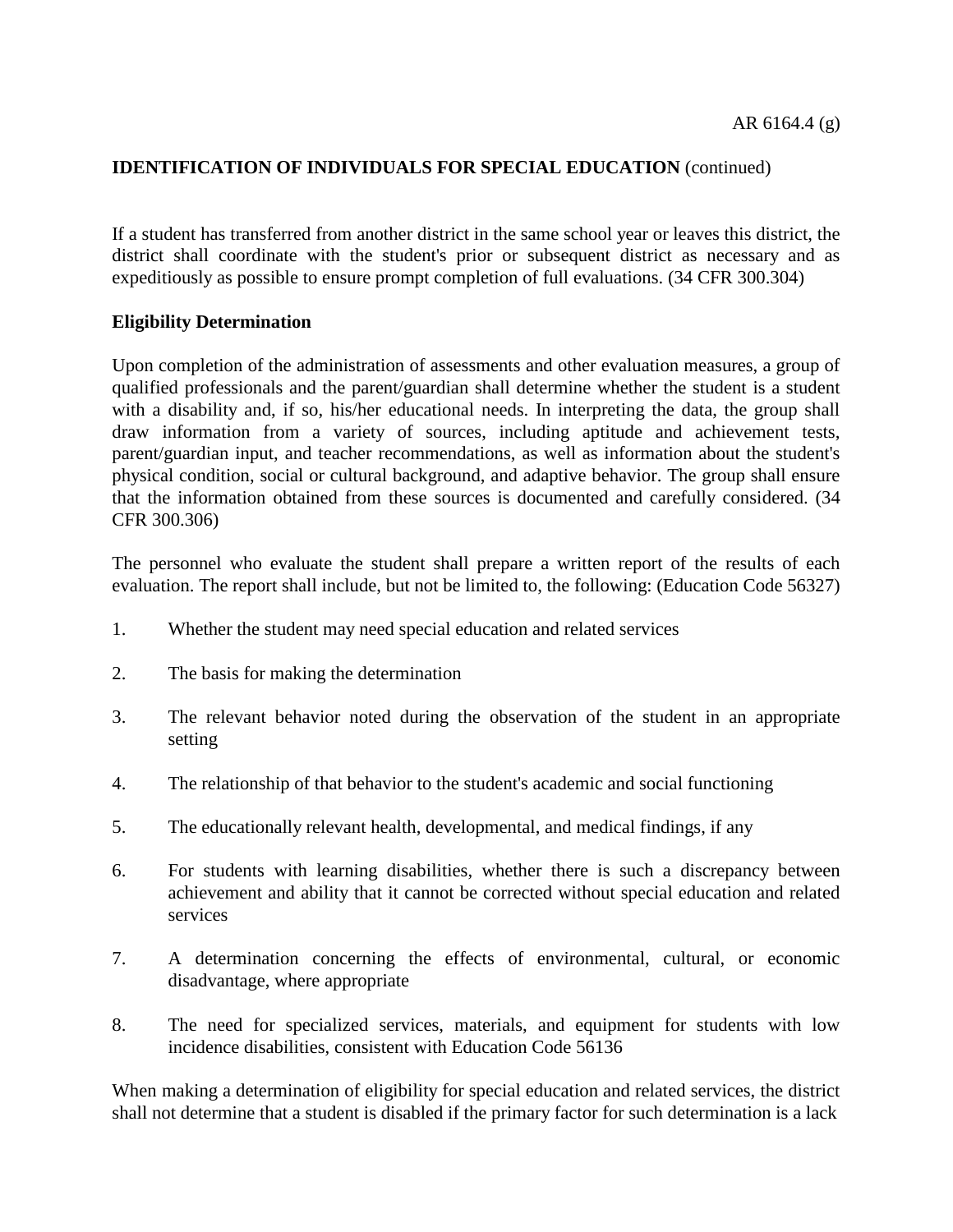of appropriate instruction in reading, including the essential components of reading instruction pursuant to 20 USC [6368,](http://www.gamutonline.net/displayPolicy/302880/6) lack of instruction in mathematics, limited English proficiency, or that the student does not otherwise meet the eligibility criteria. (Education Code [56329;](http://www.gamutonline.net/displayPolicy/138031/6) 34 CFR [300.306\)](http://www.gamutonline.net/displayPolicy/421106/6)

If a determination is made that a student has a disability and needs special education and related services, an IEP shall be developed within a total time not to exceed 60 days, not counting days between the student's regular school sessions or terms or days of school vacation in excess of five school days, from the date of the receipt of the parent/guardian's consent for evaluation, unless the parent/guardian agrees, in writing, to an extension. (Education Code [56043;](http://www.gamutonline.net/displayPolicy/388012/6) 34 CFR [300.306\)](http://www.gamutonline.net/displayPolicy/421106/6)

#### **Independent Educational Evaluation**

The parents/guardians of a student with a disability have the right to obtain an IEE at public expense under the same criteria that the district uses for a district-initiated evaluation. An independent educational evaluation is an evaluation conducted by a qualified examiner who is not employed by the district. Public expense means the district either pays for the full cost of the IEE or ensures that the evaluation is otherwise provided at no cost to the parent/guardian. (Education Code [56329;](http://www.gamutonline.net/displayPolicy/138031/6) 34 CFR [300.502\)](http://www.gamutonline.net/displayPolicy/421122/6)

The parent/guardian is entitled to only one IEE at public expense each time the district conducts an evaluation with which the parent/guardian disagrees. (Education Code [56329;](http://www.gamutonline.net/displayPolicy/138031/6) 34 CFR [300.502\)](http://www.gamutonline.net/displayPolicy/421122/6)

If a parent/guardian has requested an IEE, the district may ask for the reason that he/she objects to the district's evaluation. However, the parent/guardian is not required to provide the reason to the district. (34 CFR [300.502\)](http://www.gamutonline.net/displayPolicy/421122/6)

Upon receiving the request for an IEE, the district shall, without unnecessary delay, either: (34 CFR [300.502\)](http://www.gamutonline.net/displayPolicy/421122/6)

- 1. File a due process complaint to request a hearing to show that its evaluation is appropriate
- 2. Ensure that an IEE is provided at public expense, unless the district can later demonstrate at a hearing that the evaluation obtained by the parent/guardian did not satisfy the district's criteria

If a due process hearing decision determines that the district's evaluation is appropriate, then the parent/guardian may obtain an IEE but not at public expense. (34 CFR [300.502\)](http://www.gamutonline.net/displayPolicy/421122/6)